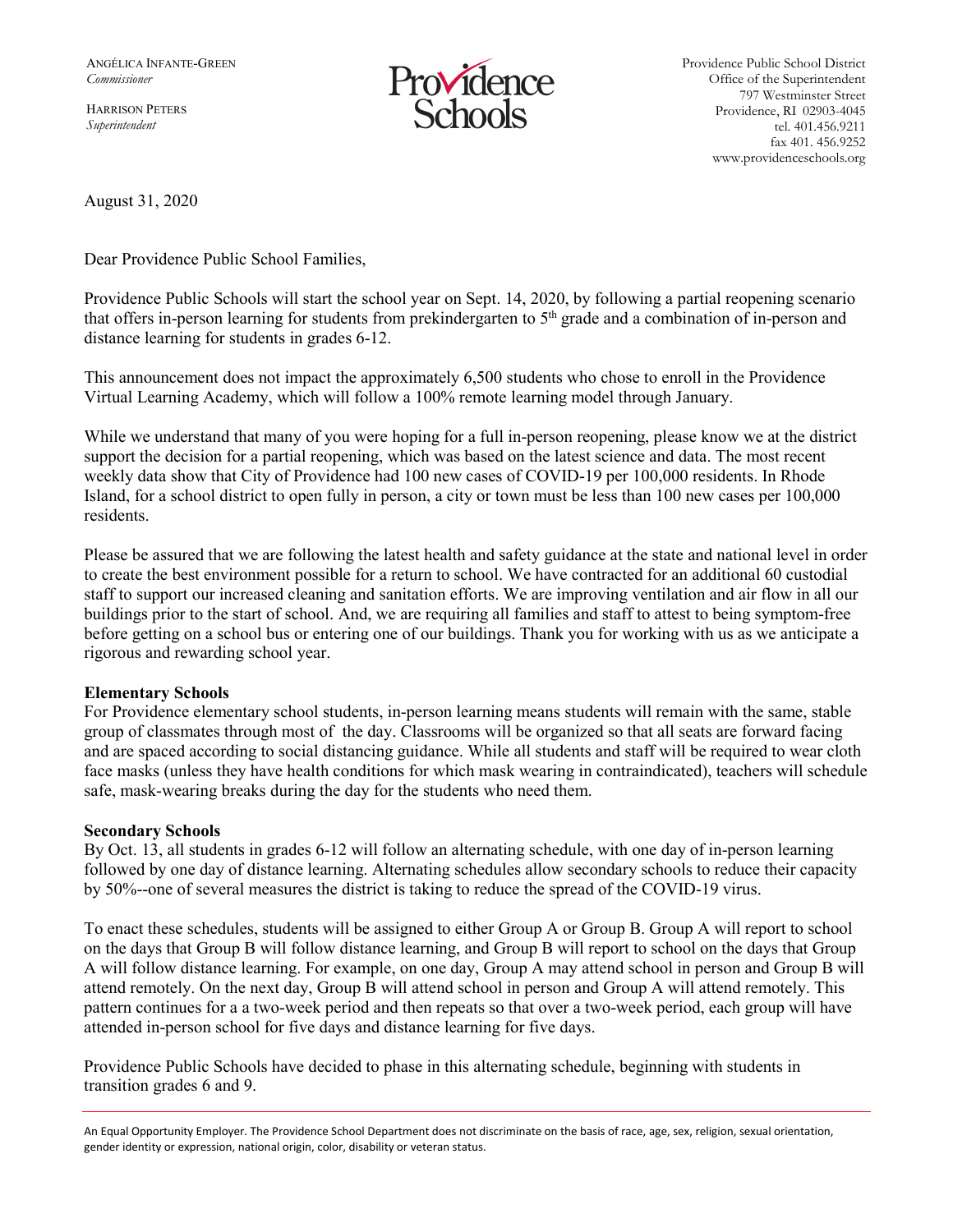- Students in grades 6 and 9 will begin an alternating schedule on the first day of school, Sept. 14.
- At this writing, grades 7 and 10 are scheduled to begin the school year with distance learning only and transition to an alternating schedule by Sept. 28.
- Also at this writing, grades 8, 11 and 12 will begin the school year with distance learning only and transition to an alternating schedule by Oct. 13.

The district will inform families of their A or B group assignments no later than close of business on Wednesday, Sept. 2. It is important to note that, to make the alternating schedule more manageable for families, the district will assign siblings to the same group, even if they attend different schools.

Most families who received loaner Chromebooks this spring will use those same Chromebooks for distance learning this fall. Newly registered students, as well as students who turned in their Chromebooks in the spring, will hear from their school shortly with plans for picking up technology prior to the start of classes. Families who do not currently have wifi or hot spots are urged to contact their child's school as soon as possible to review options.

# **Priority Populations**

Certain special populations of  $6<sup>th</sup>$ -12<sup>th</sup> graders, such as multilingual learners and students in self-contained special education programs, will be able to return to school either daily or on an alternative schedule, beginning Sept. 14.

# **Providence Virtual Learning Academy**

Families enrolled in the Providence Virtual Learning Academy will be invited to information sessions next week to discuss scheduling, curriculum and the roles of learning coaches. The district will be contacting enrolled families about these sessions over the next two days. Students who are enrolled in the Providence Virtual Learning Academy and do not currently have Chromebooks should contact the school with which they were last affiliated to make arrangements for pick-up. For questions on the Providence Virtual Learning Academy, you may email  $pvla@ppsd.org$  or call 401-458-4114 during business hours.

# **Family Communications**

Strong communication between the district and its families is very important as we move forward during this unusual time. For several years, we have maintained the Skyward portal for families, so that they may view their children's schedules, see their grades, read important messages and communicate directly with teachers. If you have not already done so, we urge you make use of Skyward, accessible at [www.providenceschools.org/skyward.](http://www.providenceschools.org/skyward) If you have forgotten your log-in information, please email [skyward@ppsd.org](mailto:skyward@ppsd.org) to retrieve your log-in and reset your password.

Later this week, the district will publishing an online parent guide that offers additional information about the reopening of schools. It will be available on our reopening websit[e, reopenpvdschools.org.](https://reopenpvdschools.org/) We will also distribute the document via the Skyward portal, email and text message and will be posting links to the guide on the district's @Providenceschools Facebook and @pvdschools Twitter accounts.

Also, schools will be scheduling back-to-school virtual events between now and mid-September. Please be on the lookout for information from your child's principal. Thank you for working with us as we launch a successful reopening of schools.

Sincerely,

 $20$ 

Harrison Peters Superintendent

An Equal Opportunity Employer. The Providence School Department does not discriminate on the basis of race, age, sex, religion, sexual orientation, gender identity or expression, national origin, color, disability or veteran status.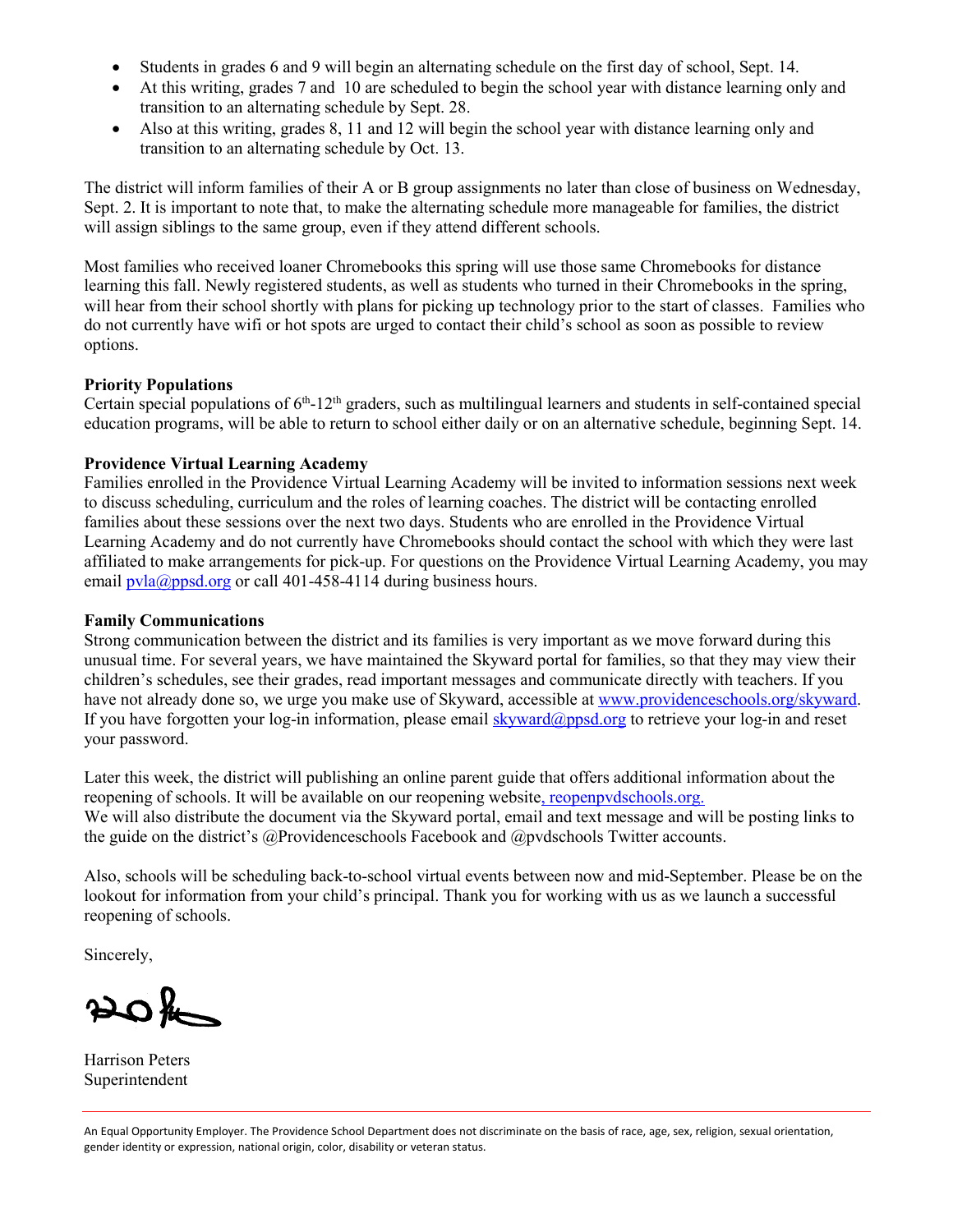HARRISON PETERS *Superintendent*



Providence Public School District Office of the Superintendent 797 Westminster Street Providence, RI 02903-4045 tel. 401.456.9211 fax 401. 456.9252 www.providenceschools.org

31 de agosto, 2020

Estimadas familias de las Escuelas Publicas de Providence,

Las Escuelas Públicas de Providence comenzarán el año escolar el 14 de septiembre de 2020, siguiendo un escenario de reapertura parcial que ofrece aprendizaje en persona para estudiantes desde prekindergarten hasta quinto grado y una combinación de aprendizaje en persona y a distancia para estudiantes en los grados 6-12.

Este anuncio no afecta a los aproximadamente 6.500 estudiantes que optaron por inscribirse en La Academia de Aprendizaje Virtual de Providence, que seguirá un modelo de aprendizaje 100% remoto hasta enero.

Si bien entendemos que muchos de ustedes esperaban una reapertura completa en persona, por favor sepan que en el distrito apoyamos la decisión de una reapertura parcial, la cual se basó en la ciencia y los datos más recientes. Los datos semanales más recientes muestran que la Ciudad de Providence tuvo 100 nuevos casos de COVID-19 por cada 100,000 residentes. En Rhode Island, para que un distrito escolar se abra completamente en persona, una ciudad o pueblo no debe exceder 100 casos nuevos por cada 100,000 residentes.

Tenga la seguridad de que estamos siguiendo las últimas pautas de salud y seguridad a nivel estatal y nacional para crear el mejor entorno posible para el regreso a la escuela. Hemos contratado a 60 conserjes adicionales para apoyar nuestros mayores esfuerzos de limpieza y saneamiento. Estamos mejorando la ventilación y el flujo de aire en todos nuestros edificios antes del comienzo de clases. Y estamos solicitando que todas las familias y el personal den fe de que no tienen síntomas antes de subir al autobús escolar o entrar a uno de nuestros edificios. Gracias por trabajar con nosotros mientras anticipamos un año escolar riguroso y gratificante.

#### **Escuelas primarias**

Para los estudiantes de escuela primaria de Providence, el aprendizaje en persona significa que los estudiantes permanecerán con el mismo grupo estable de compañeros de clase durante la mayor parte del día. Las aulas se organizarán de manera que todos los asientos estén orientados hacia adelante y estén espaciados de acuerdo con las pautas de distanciamiento social. Si bien se requerirá que todos los estudiantes y el personal usen mascarillas de tela (a menos que tengan condiciones de salud por las cuales el uso de mascarillas no se recomiende), los maestros programan descansos del uso de la mascarilla durante el día para los estudiantes que lo necesiten.

### **Escuelas secundarias**

Para el 13 de octubre, todos los estudiantes en los grados 6-12 seguirán un horario alterno, con un día de aprendizaje en persona seguido de un día de aprendizaje a distancia. Los horarios alternos permiten que las escuelas secundarias reduzcan su capacidad en un 50%, una de las varias medidas que está tomando el distrito para reducir la propagación del virus COVID-19.

Para cumplir con estos horarios, los estudiantes serán asignados ya sea a un Grupo A o a un Grupo B. El Grupo A se reportará a la escuela los días en que el Grupo B siga el aprendizaje a distancia, y el Grupo B se reportará a la escuela los días en que el Grupo A siga el aprendizaje distancia. Por ejemplo, en un día, el Grupo A asistirá a la escuela en persona y el Grupo B asistirá de forma remota. Al día siguiente, el Grupo B asistirá a la escuela en persona y el Grupo A asistirá de forma remota. Este patrón continúa durante un período de dos semanas y luego se repite para que durante un período de dos semanas, cada grupo haya asistido a la escuela en persona durante cinco días y aprendizaje a distancia durante cinco días.

Las Escuelas Públicas de Providence han decidido introducir gradualmente este horario alterno, comenzando con los estudiantes en los grados de transición 6 y 9.

An Equal Opportunity Employer. The Providence School Department does not discriminate on the basis of race, age, sex, religion, sexual orientation, gender identity or expression, national origin, color, disability or veteran status.